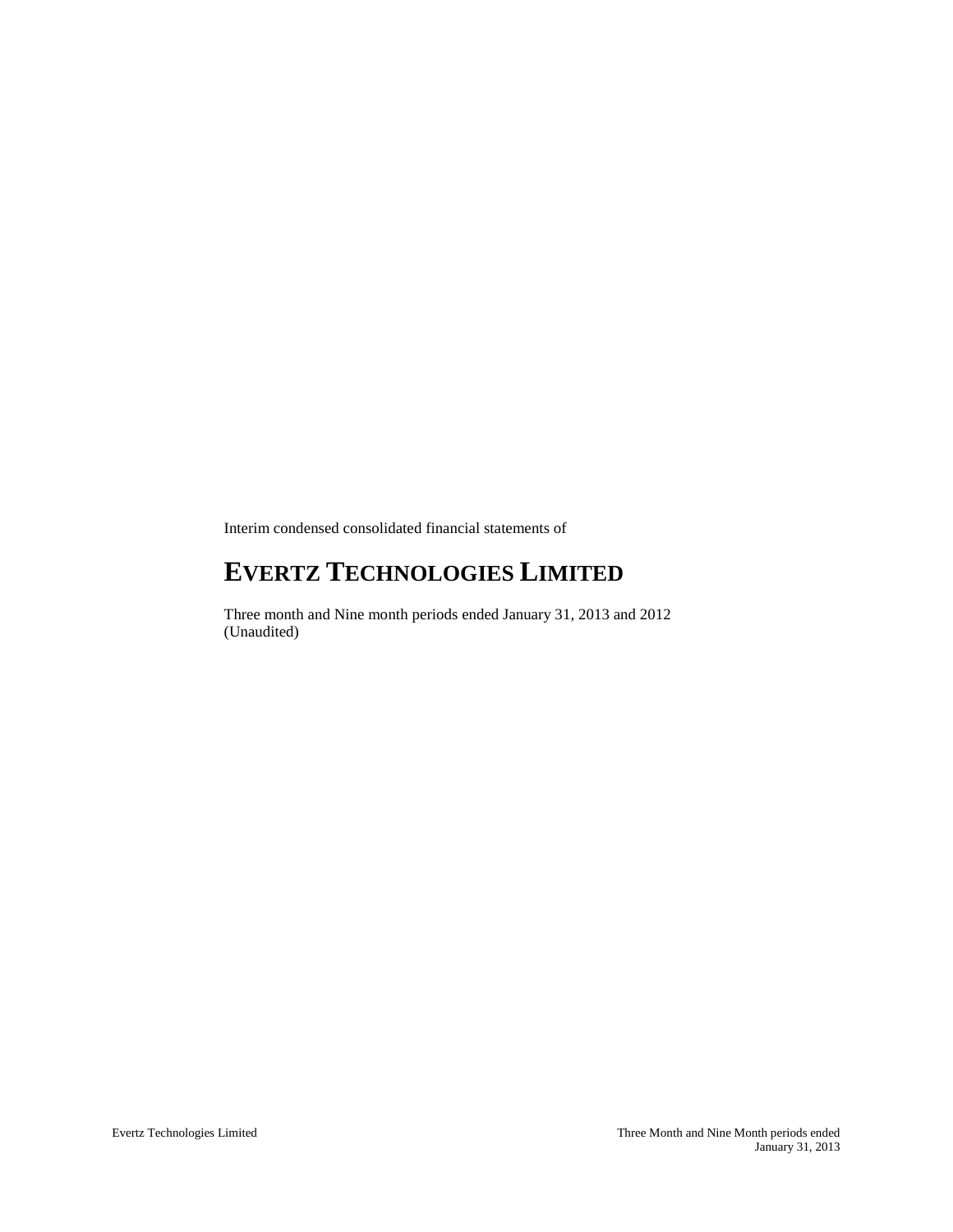# **MANAGEMENT REPORT**

The management of Evertz Technologies Limited (the "Company") is responsible for the preparation of the accompanying interim condensed consolidated financial statements. The interim condensed consolidated financial statements have been prepared in accordance with International Financial Reporting Standards and are considered by management to present fairly the consolidated financial position, operating results and cash flows of the Company.

These interim condensed consolidated financial statements have not been reviewed by the auditor. These interim condensed consolidated financial statements are unaudited and include all adjustments, consisting of normal and recurring items, that management considers necessary for the fair presentation of the consolidated financial position, results of operations and cash flows.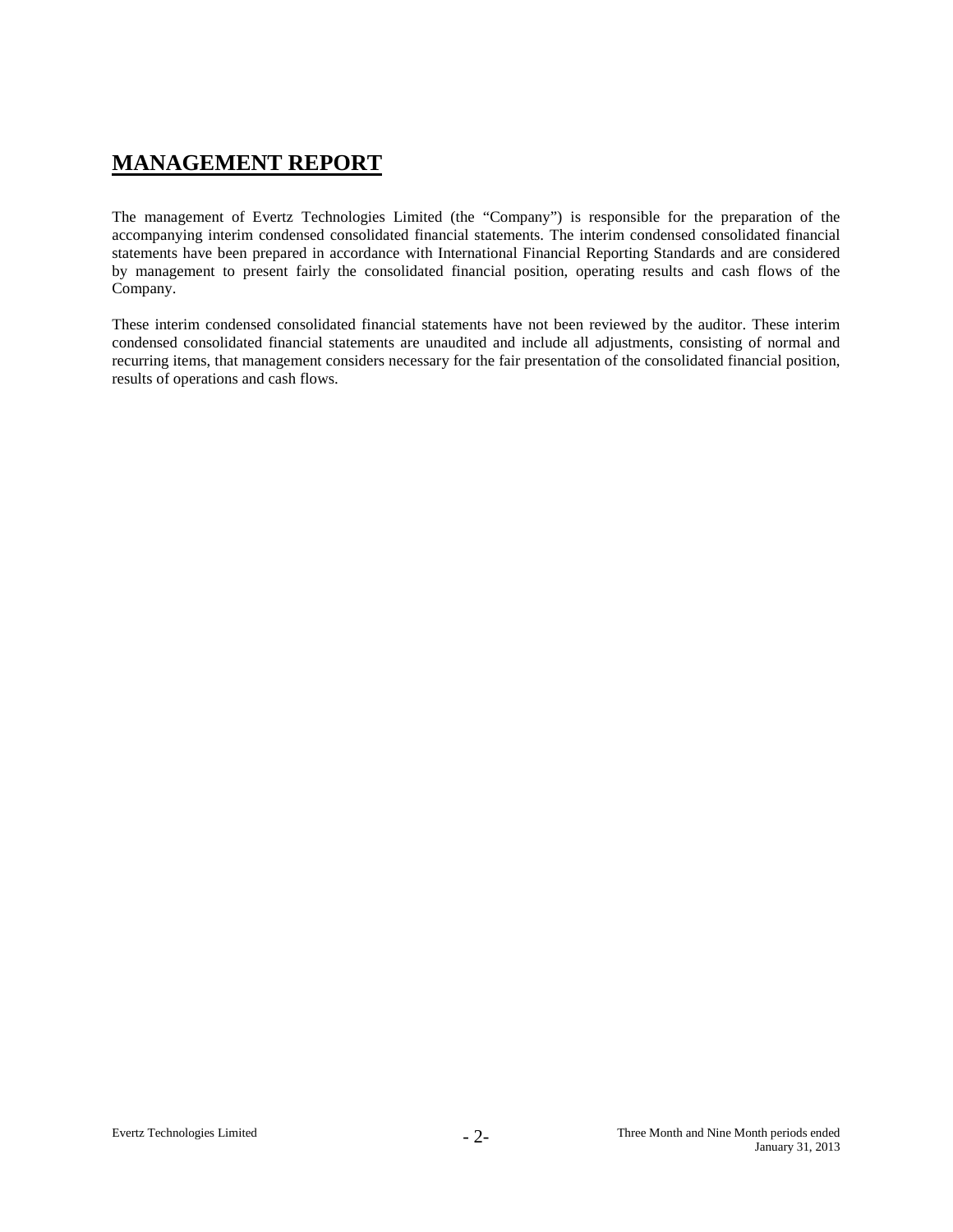Index to Financial Statements (Unaudited)

Interim Condensed Consolidated Financial Statements Three month and Nine month periods ended January 31, 2013 and 2012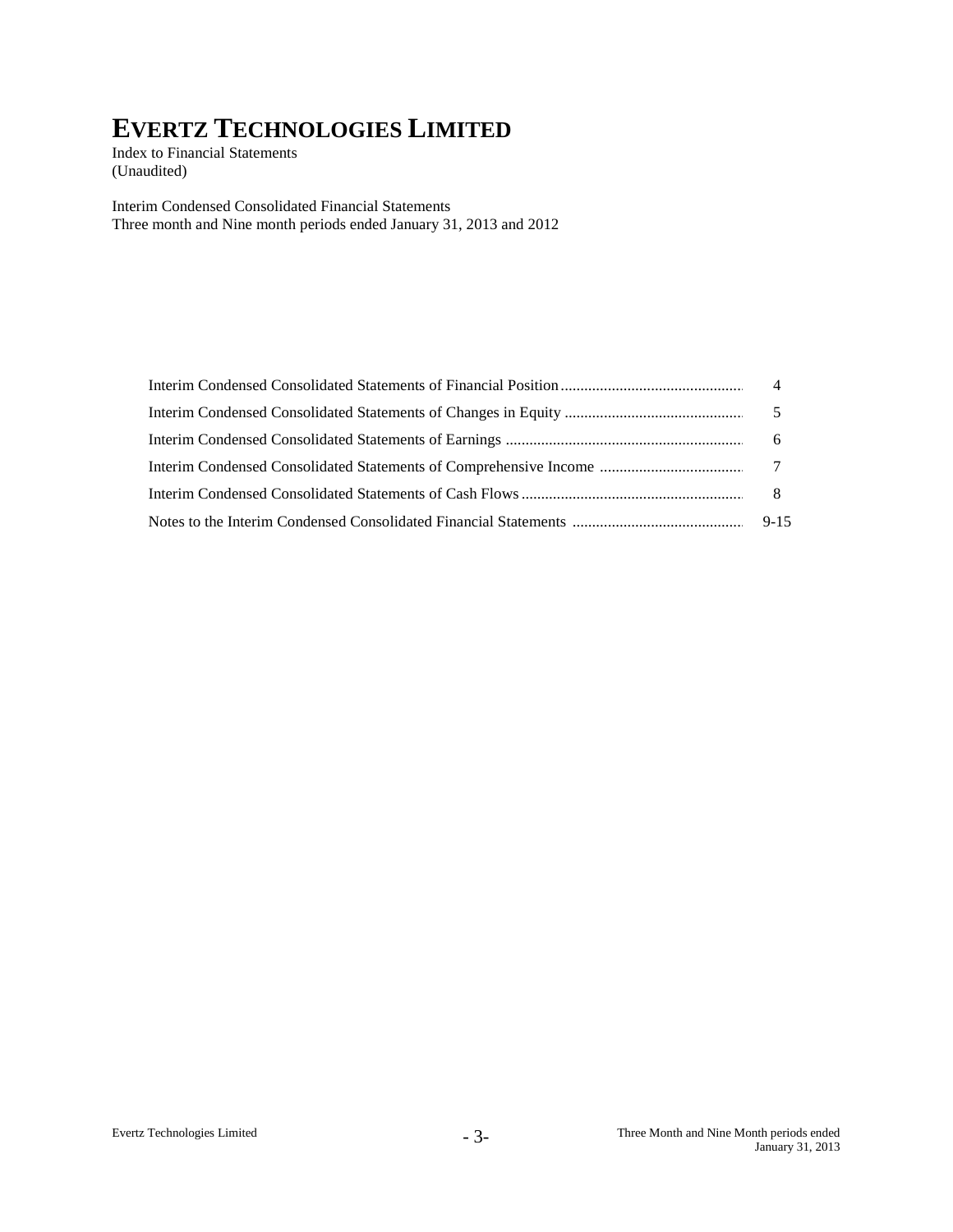Interim Condensed Consolidated Statements of Financial Position (Unaudited)

As at January 31, 2013 and April 30, 2012 (In thousands of Canadian dollars)

|                                           |      | January 31,<br>2013 | April 30,<br>2012 |         |  |  |
|-------------------------------------------|------|---------------------|-------------------|---------|--|--|
| <b>Assets</b>                             |      |                     |                   |         |  |  |
| Current assets                            |      |                     |                   |         |  |  |
| Cash and cash equivalents                 | \$   | 212,202             | \$                | 173,665 |  |  |
| Instruments held for trading              |      | 12,113              |                   | 12,004  |  |  |
| Trade and other receivables               |      | 53,019              |                   | 61,806  |  |  |
| Inventories                               |      | 114,937             |                   | 109,211 |  |  |
| Income tax receivable                     |      | 2,849               |                   | 11,695  |  |  |
|                                           | \$   | 395,120             | \$                | 368,381 |  |  |
| Assets held for sale (note 13)            | \$   | 3,781               | \$                | 3,781   |  |  |
| Property, plant and equipment (note 4)    | \$   | 45,490              | \$                | 41,190  |  |  |
| Goodwill                                  |      | 17,756              |                   | 17,507  |  |  |
| Intangible assets                         |      | 654                 |                   | 1,005   |  |  |
|                                           | \$   | 462,801             | \$                | 431,864 |  |  |
| <b>Liabilities</b>                        |      |                     |                   |         |  |  |
| Trade and other payables                  | \$   | 30,762              | \$                | 37,034  |  |  |
| Provisions (note 6)                       |      | 1,100               |                   | 809     |  |  |
| Deferred revenue                          |      | 7,178               |                   | 4,460   |  |  |
| Current portion of long term debt         |      | 428                 |                   | 401     |  |  |
|                                           | \$   | 39,468              | \$                | 42,704  |  |  |
| Long term debt                            | \$   | 1,650               | \$                | 1,875   |  |  |
| Deferred taxes                            |      | 9,088               |                   | 7,331   |  |  |
|                                           | \$   | 50,206              | \$                | 51,910  |  |  |
| <b>Equity</b>                             |      |                     |                   |         |  |  |
| Capital stock (note 5)                    | \$   | 80,538              | \$                | 67,458  |  |  |
| Share based payment reserve               |      | 10,503              |                   | 14,320  |  |  |
| Accumulated other comprehensive loss      |      | (693)               |                   | (906)   |  |  |
| Retained earnings                         |      | 319,342             |                   | 297,545 |  |  |
|                                           | $\$$ | 318,649             | \$                | 296,639 |  |  |
| Total equity attributable to shareholders |      | 409,690             |                   | 378,417 |  |  |
| Non-controlling interest                  |      | 2,905               |                   | 1,537   |  |  |
|                                           |      | 412,595             |                   | 379,954 |  |  |
|                                           | $\$$ | 462,801             | $\$$              | 431,864 |  |  |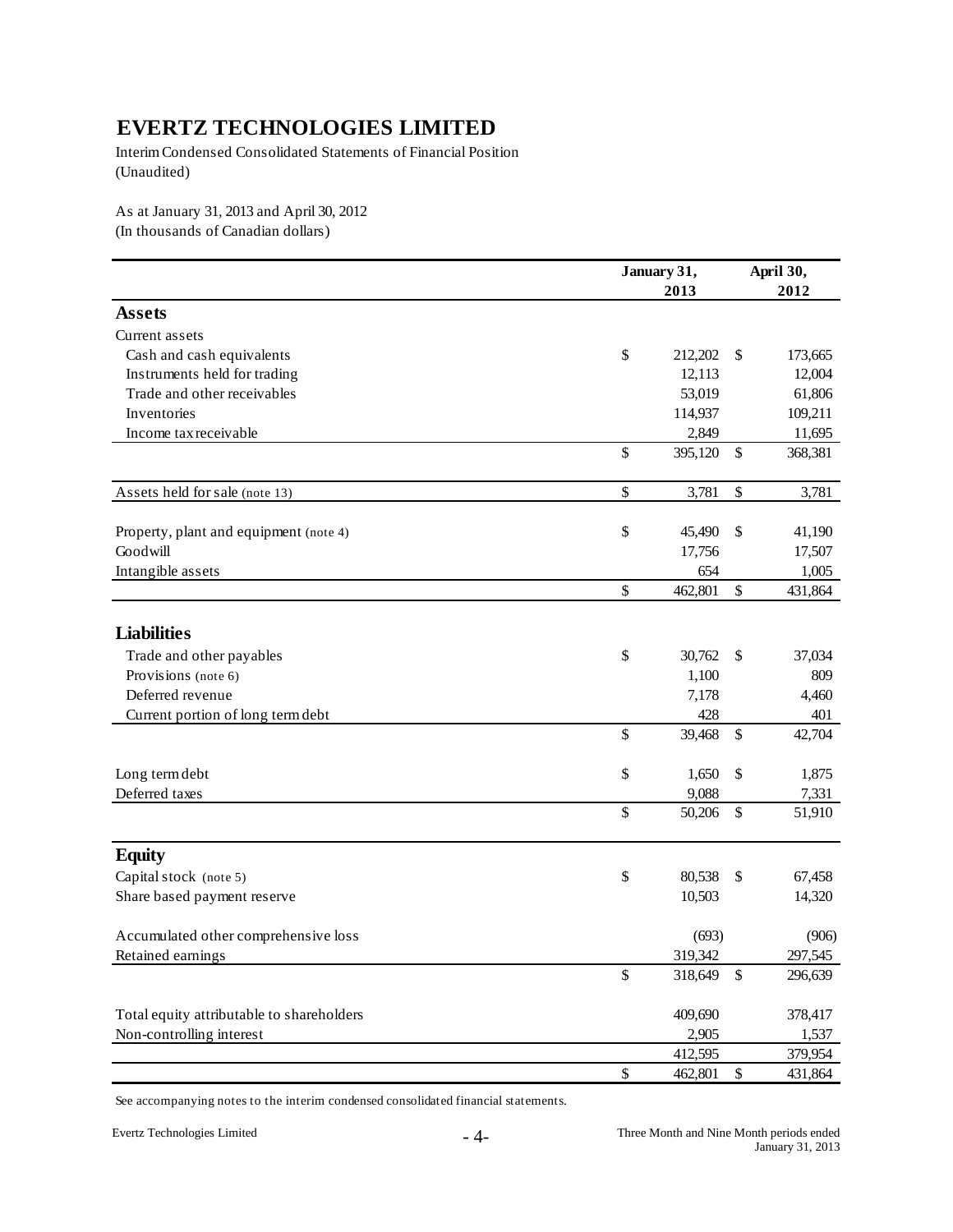Interim Condensed Consolidated Statements of Changes in Equity (Unaudited)

Nine month period ended January 31, 2013 and 2012 (In thousands of Canadian dollars)

|                                              |               |                             |                      | Accumulated        |               |           |              | Total           |               |             |               |           |
|----------------------------------------------|---------------|-----------------------------|----------------------|--------------------|---------------|-----------|--------------|-----------------|---------------|-------------|---------------|-----------|
|                                              |               |                             | Share-based          | other              |               |           |              | equity          |               | Non-        |               |           |
|                                              | Capital       |                             | payment              | comprehensive      |               | Retained  |              | attributable to |               | controlling |               | Total     |
|                                              | stock         |                             | reserve              | (loss) income      |               | earnings  |              | shareholders    |               | interest    |               | Equity    |
| Balance at April 30, 2011                    | \$58,882      |                             | \$<br>13,762         | \$<br>440          |               | \$299,125 |              | 372,209         | \$            | 1,550       |               | \$373,759 |
| Net earnings for the period                  |               |                             |                      | ÷.                 |               | 46,160    |              | 46,160          |               | 306         | <sup>\$</sup> | 46,466    |
| Foreign currency translation                 |               |                             |                      |                    |               |           |              |                 |               |             |               |           |
| adjustment                                   |               |                             |                      | (1,003)            |               |           |              | (1,003)         |               | (87)        |               | (1,090)   |
| Total comprehensive income for the period    | $\mathcal{S}$ | $\mathcal{L}_{\mathcal{A}}$ | \$<br>$\mathbf{r}$   | \$<br>$(1,003)$ \$ |               | 46,160    | \$           | 45,157          | $\mathcal{S}$ | 219         | $\sqrt{3}$    | 45,376    |
| Dividends declared                           |               |                             |                      |                    |               | (26, 609) |              | (26,609)        |               | (400)       |               | (27,009)  |
| Compensation expense related                 |               |                             |                      |                    |               |           |              |                 |               |             |               |           |
| to stock options                             |               |                             | 2,293                |                    |               |           |              | 2,293           |               |             |               | 2,293     |
| Exercise of employee stock options           | 7,456         |                             |                      |                    |               |           |              | 7,456           |               |             |               | 7,456     |
| Transfer of stock option exercise            | 2,509         |                             | (2,509)              |                    |               |           |              |                 |               |             |               |           |
| Repurchase of common shares                  | (1,581)       |                             | ä,                   |                    |               | (23, 647) |              | (25, 228)       |               | ä,          |               | (25, 228) |
| <b>Balance at January 31, 2012</b>           | \$67,266      |                             | \$<br>13,546         | \$<br>(563)        | \$            | 295,029   | \$           | 375,278         | \$            | 1,369       |               | \$376,647 |
|                                              |               |                             |                      |                    |               |           |              |                 |               |             |               |           |
| Net earnings for the period                  |               |                             |                      |                    |               | 13,380    |              | 13,380          |               | 110         | \$            | 13,490    |
| Foreign currency translation                 |               |                             |                      |                    |               |           |              |                 |               |             |               |           |
| adjustment                                   |               |                             |                      | (343)              |               |           |              | (343)           |               | 58          |               | (285)     |
| Total comprehensive income for the period    | -\$           | $\sim$                      | \$<br>$\blacksquare$ | \$<br>(343)        | $\mathcal{S}$ | 13,380    | $\mathbb{S}$ | 13.037          | $\mathcal{S}$ | 168         | \$            | 13,205    |
| Dividends declared                           |               |                             |                      |                    |               | (10, 253) |              | (10,253)        |               |             |               | (10,253)  |
| Compensation expense related                 |               |                             |                      |                    |               |           |              |                 |               |             |               |           |
| to stock options                             |               |                             | 871                  |                    |               |           |              | 871             |               |             |               | 871       |
| Exercise of employee stock options           |               | 132                         | ä,                   |                    |               |           |              | 132             |               |             |               | 132       |
| Transfer of stock option exercise            |               | 97                          | (97)                 |                    |               |           |              |                 |               |             |               |           |
| Repurchase of common shares                  |               | (37)                        | L,                   |                    |               | (611)     |              | (648)           |               |             |               | (648)     |
| Balance at April 30, 2012                    | \$67,458      |                             | \$<br>14,320         | \$<br>(906)        |               | \$297,545 | \$           | 378,417         | \$            | 1,537       |               | \$379,954 |
|                                              |               |                             |                      |                    |               |           |              |                 |               |             |               |           |
| Net earnings for the period                  |               |                             |                      |                    |               | 56,480    |              | 56,480          |               | 550         |               | 57,030    |
| Foreign currency translation                 |               |                             |                      |                    |               |           |              |                 |               |             |               |           |
| adjustment                                   |               |                             |                      | 213                |               |           |              | 213             |               | (2)         |               | 211       |
| Total comprehensive income for the period \$ |               | $\sim$                      | \$<br>$\Box$         | \$<br>213          | \$            | 56,480    | $\mathbb{S}$ | 56,693          | $\mathcal{S}$ | 548         | $\mathcal{S}$ | 57,241    |
| Dividends declared                           |               |                             |                      | ÷,                 |               | (30, 729) |              | (30, 729)       |               | (400)       |               | (31, 129) |
| Business acquisitions                        |               |                             |                      |                    |               |           |              |                 |               | 1,220       |               | 1,220     |
| Compensation expense related                 |               |                             |                      |                    |               |           |              |                 |               |             |               |           |
| to stock options                             |               |                             | 2.178                |                    |               |           |              | 2,178           |               |             |               | 2,178     |
| Exercise of employee stock options           | 7,377         |                             |                      |                    |               |           |              | 7,377           |               |             |               | 7,377     |
| Transfer of stock option exercise            | 5,995         |                             | (5,995)              |                    |               |           |              |                 |               |             |               |           |
| Repurchase of common shares                  |               | (292)                       |                      |                    |               | (3.954)   |              | (4,246)         |               |             |               | (4,246)   |
| Balance at January 31, 2013                  | \$80,538      |                             | \$<br>10,503         | \$<br>(693)        | \$            | 319,342   | \$           | 409,690         | \$            | 2,905       |               | \$412,595 |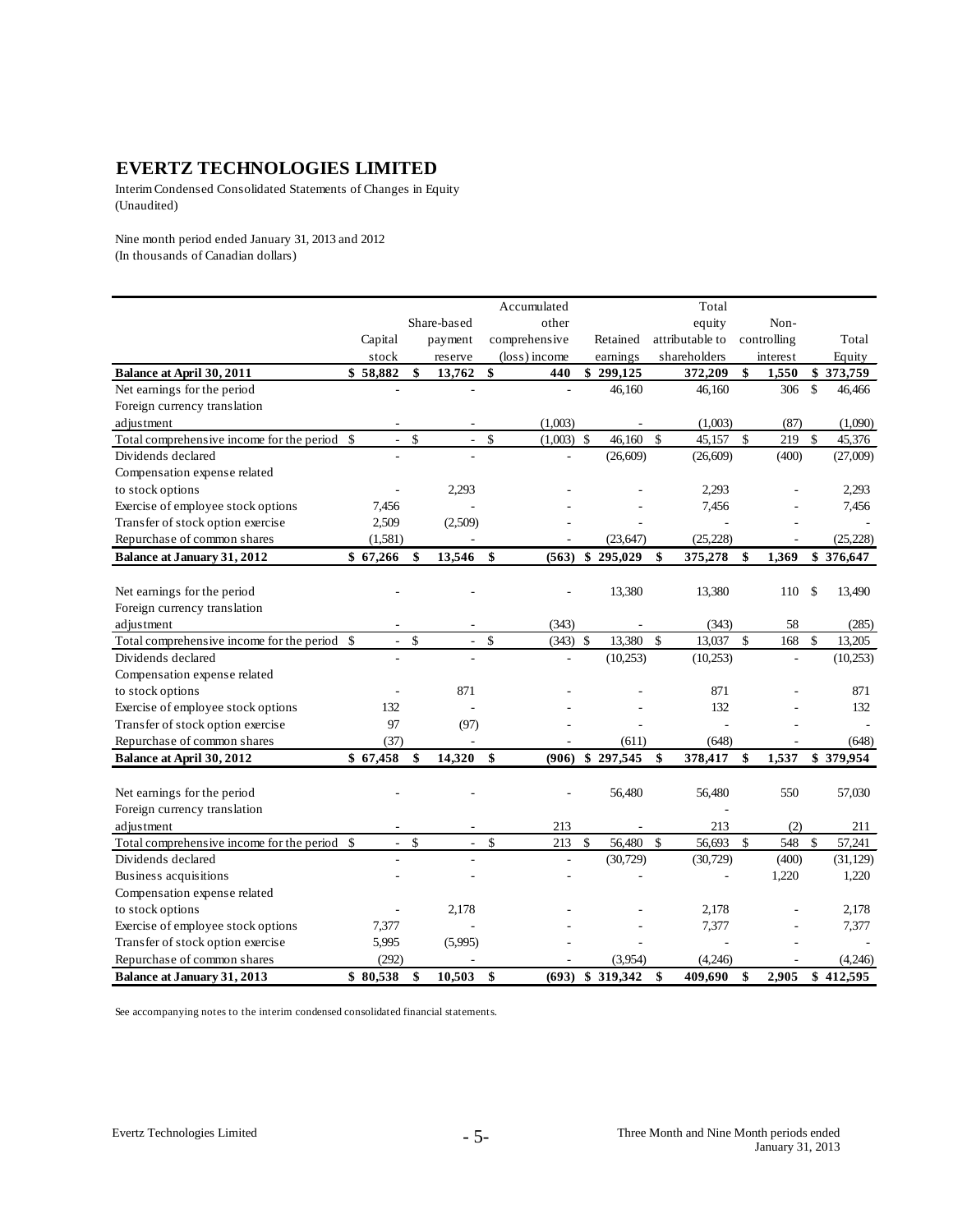Interim Condensed Consolidated Statements of Earnings (Unaudited)

Three month and nine month periods ended January 31, 2013 and 2012 (In thousands of Canadian dollars, except per share amounts)

|                                                       | Three month period ended |              |      | Nine month period ended |               |
|-------------------------------------------------------|--------------------------|--------------|------|-------------------------|---------------|
|                                                       | January 31,              |              |      | January 31,             |               |
|                                                       | 2013                     | 2012         |      | 2013                    | 2012          |
| Revenue                                               | \$<br>71,771             | \$<br>71,445 | \$   | 250,890                 | \$<br>217,060 |
| Cost of goods sold                                    | 31,499                   | 31,283       |      | 106,103                 | 93,675        |
| Gross margin                                          | 40,272                   | 40,162       |      | 144,787                 | 123,385       |
| Expenses                                              |                          |              |      |                         |               |
| Selling, administrative and general (note 7)          | 15,052                   | 14,257       |      | 43,408                  | 39,476        |
| Research and development                              | 13,098                   | 11,058       |      | 37,502                  | 31,418        |
| Investment tax credits                                | (3,519)                  | (2,574)      |      | (9,569)                 | (7,310)       |
| Foreign exchange (gain) loss                          | (1,467)                  | 64           |      | (2,790)                 | (3,001)       |
|                                                       | 23,164                   | 22,805       |      | 68,551                  | 60,583        |
|                                                       | 17,108                   | 17,357       |      | 76,236                  | 62,802        |
| Finance income                                        | 699                      | 551          |      | 1,576                   | 1,427         |
| Finance costs                                         | (103)                    | (45)         |      | (269)                   | (142)         |
| Other income and expenses                             | 276                      | (332)        |      | 272                     | (557)         |
| Earnings before income taxes                          | 17,980                   | 17,531       |      | 77,815                  | 63,530        |
| Provision for (recovery of) income taxes              |                          |              |      |                         |               |
| Current                                               | 3,968                    | 4,323        |      | 19,280                  | 17,804        |
| Deferred                                              | 833                      | 463          |      | 1,505                   | (740)         |
|                                                       | 4,801                    | 4,786        |      | 20,785                  | 17,064        |
| Net earnings for the period                           | \$<br>13,179             | \$<br>12,745 | \$   | 57,030                  | \$<br>46,466  |
| Net earnings attributable to non-controlling interest | 195                      | 108          | \$   | 550                     | 306           |
| Net earnings attributable to shareholders             | 12,984                   | 12,637       | $\$$ | 56,480                  | 46,160        |
| Net earnings for the period                           | \$<br>13,179             | \$<br>12,745 | \$   | 57,030                  | \$<br>46,466  |
| Earnings per share (note 12)                          |                          |              |      |                         |               |
| Basic                                                 | \$<br>0.18               | \$<br>0.17   | \$   | 0.77                    | \$<br>0.63    |
| Diluted                                               | \$<br>0.18               | \$<br>0.17   | \$   | 0.77                    | \$<br>0.62    |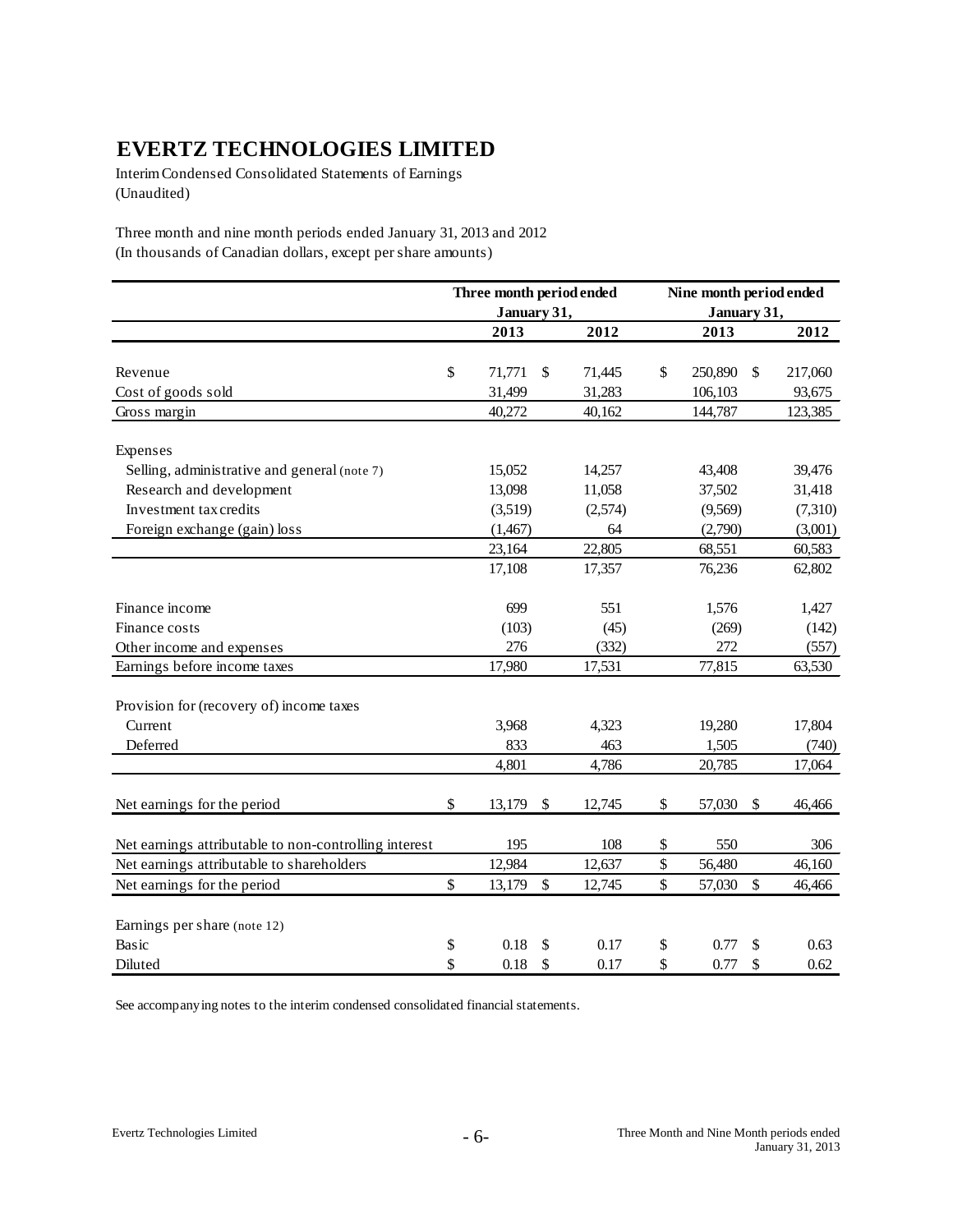Interim Condensed Consolidated Statements of Comprehensive Income (Unaudited)

Three month and nine month periods ended January 31, 2013 and 2012 (In thousands of Canadian dollars)

|                                                                  | Three month period ended |          |         | Nine month period ended |             |    |         |  |  |
|------------------------------------------------------------------|--------------------------|----------|---------|-------------------------|-------------|----|---------|--|--|
|                                                                  | January 31,              |          |         |                         | January 31, |    |         |  |  |
|                                                                  | 2013                     |          | 2012    |                         | 2013        |    | 2012    |  |  |
| Net earnings for the period                                      | \$<br>13,179             | <b>S</b> | 12,745  | \$                      | 57,030      | S  | 46,466  |  |  |
| Foreign currency translation adjustment                          | (289)                    |          | (1,019) |                         | 211         |    | (1,090) |  |  |
| Comprehensive income                                             | \$<br>12.890             |          | 11.726  | \$                      | 57.241      |    | 45,376  |  |  |
| Comprehensive income attributable to non-controlling interest \$ | 193                      | <b>S</b> | 68      | S                       | 548         | -S | 219     |  |  |
| Comprehensive income attributable to shareholders                | \$<br>12.697             |          | 11,658  | \$                      | 56,693      |    | 45,157  |  |  |
| Comprehensive income                                             | \$<br>12,890             |          | 11.726  | S                       | 57.241      |    | 45,376  |  |  |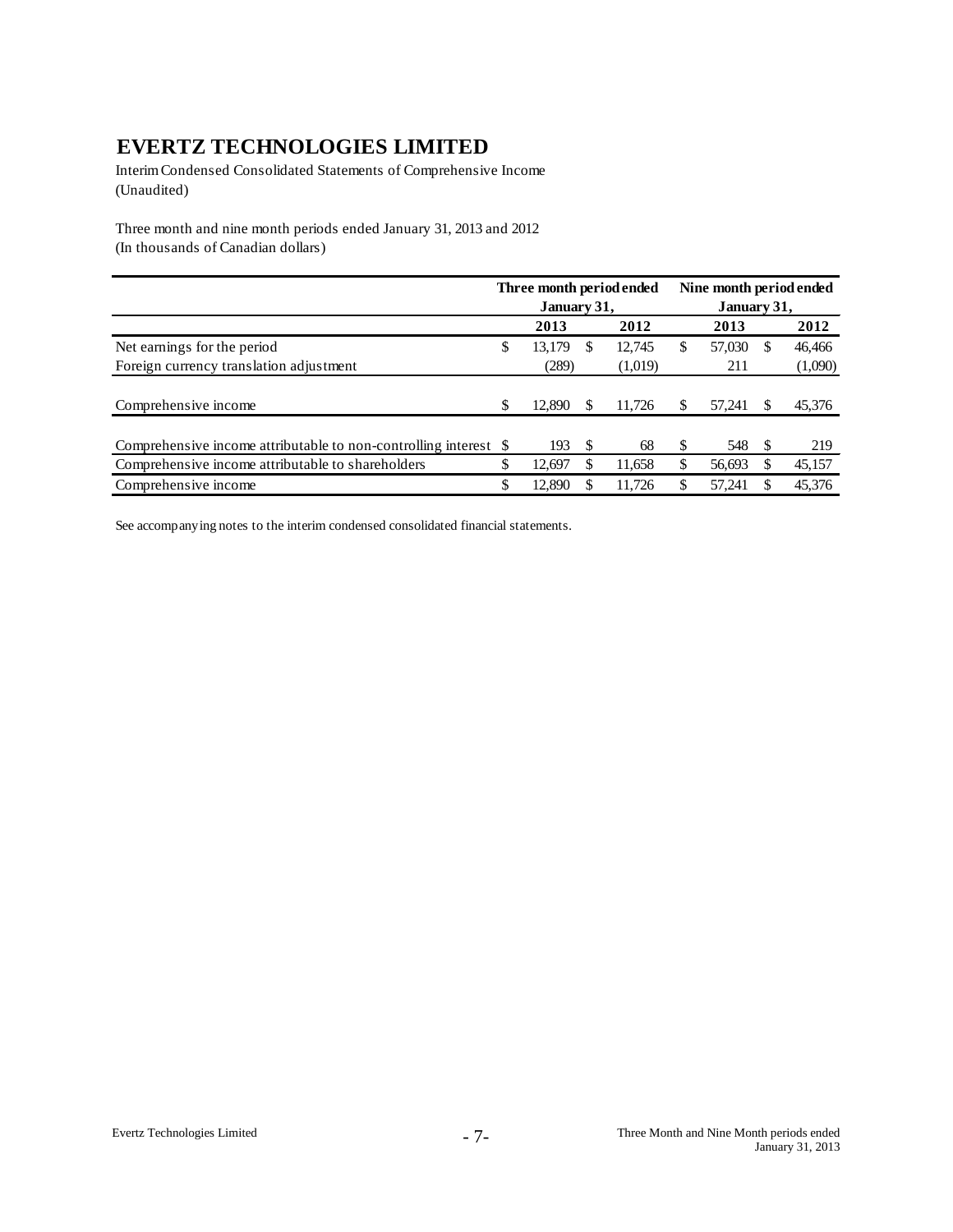Interim Condensed Consolidated Statements of Cash Flows (Unaudited)

Three month and nine month periods ended January 31, 2013 and 2012 (In thousands of Canadian dollars)

|                                                             |                           | Three month period ended |               | Nine month period ended  |             |           |
|-------------------------------------------------------------|---------------------------|--------------------------|---------------|--------------------------|-------------|-----------|
|                                                             |                           | January 31,              |               | January 31,              |             |           |
|                                                             |                           | 2013                     | 2012          | 2013                     |             | 2012      |
| Operating activities                                        |                           |                          |               |                          |             |           |
| Net earnings                                                | $\boldsymbol{\mathsf{S}}$ | 13,179                   | \$<br>12,745  | \$<br>57,030             | \$          | 46,466    |
| Add: Items not involving cash                               |                           |                          |               |                          |             |           |
| Depreciation of property, plant and equipment               |                           | 1,953                    | 1,875         | 5,674                    |             | 5,354     |
| Amortization of intangible assets                           |                           | 90                       | 308           | 341                      |             | 924       |
| Gain on instruments held for trading                        |                           | (36)                     | (36)          | (109)                    |             | (55)      |
| (Gain) loss on disposal of property, plant and equipment    |                           |                          | 19            | (19)                     |             | 123       |
| Impairment loss on property, plant and equipment            |                           |                          | 420           | $\overline{\phantom{a}}$ |             | 420       |
| Share-based compensation                                    |                           | 708                      | 869           | 2,178                    |             | 2,293     |
| Deferred income tax expense (recovery)                      |                           | 816                      | 463           | 1,505                    |             | (740)     |
|                                                             |                           | 16,710                   | 16,663        | 66,600                   |             | 54,785    |
| Changes in non-cash working capital items (note 8)          |                           | 5,253                    | 7,114         | 11,325                   |             | 3,809     |
| Cash provided by operating activities                       |                           | 21,963                   | 23,777        | 77,925                   |             | 58,594    |
| Investing activities                                        |                           |                          |               |                          |             |           |
| Business acquisitions, net of cash (note 3)                 |                           | (3,774)                  |               | (3,774)                  |             |           |
| Proceeds from disposal of instruments held for trading      |                           |                          |               |                          |             | 4,133     |
| Acquisition of property, plant and equipment                |                           | (2, 427)                 | (10, 887)     | (6,917)                  |             | (14,993)  |
| Proceeds from disposal of property, plant and equipment     |                           |                          | 22            | 54                       |             | 218       |
| Cash used in investing activities                           |                           | (6,201)                  | (10, 865)     | (10,637)                 |             | (10, 642) |
| Financing activities                                        |                           |                          |               |                          |             |           |
| Repayment of long term debt                                 |                           | (522)                    | (141)         | (708)                    |             | (389)     |
| Dividends paid                                              |                           | (10,244)                 | (8,789)       | (30, 729)                |             | (26, 609) |
| Dividends paid by subsidiaries to non-controlling interests |                           |                          |               | (400)                    |             | (400)     |
| Capital stock repurchase                                    |                           | (46)                     | (1,846)       | (4,246)                  |             | (25, 228) |
| Capital stock issued                                        |                           | 4,500                    | 2,027         | 7,377                    |             | 7,455     |
| Cash used in financing activities                           |                           | (6,312)                  | (8,749)       | (28,706)                 |             | (45, 171) |
| Effect of exchange rates on cash                            |                           | (513)                    | (1)           | (45)                     |             | (214)     |
| Increase in cash and cash equivalents                       |                           | 8,937                    | 4,162         | 38,537                   |             | 2,567     |
| Cash and cash equivalents beginning of period               |                           | 203,265                  | 174,240       | 173,665                  |             | 175,835   |
| Cash and cash equivalents end of period                     | \$                        | 212,202                  | \$<br>178,402 | \$<br>212,202            | $\mathbf S$ | 178,402   |

|                              | Three month period ended |  | Nine month period ended |  |             |  |                    |  |
|------------------------------|--------------------------|--|-------------------------|--|-------------|--|--------------------|--|
|                              | January 31,              |  |                         |  | January 31, |  |                    |  |
|                              | 2013                     |  | 2012                    |  | 2013        |  | 2012               |  |
| Interest paid                | 51                       |  | 41                      |  | 159         |  | 138                |  |
| Income taxes (received) paid | (41)                     |  | 5.351                   |  | 363         |  | 16.22 <sup>1</sup> |  |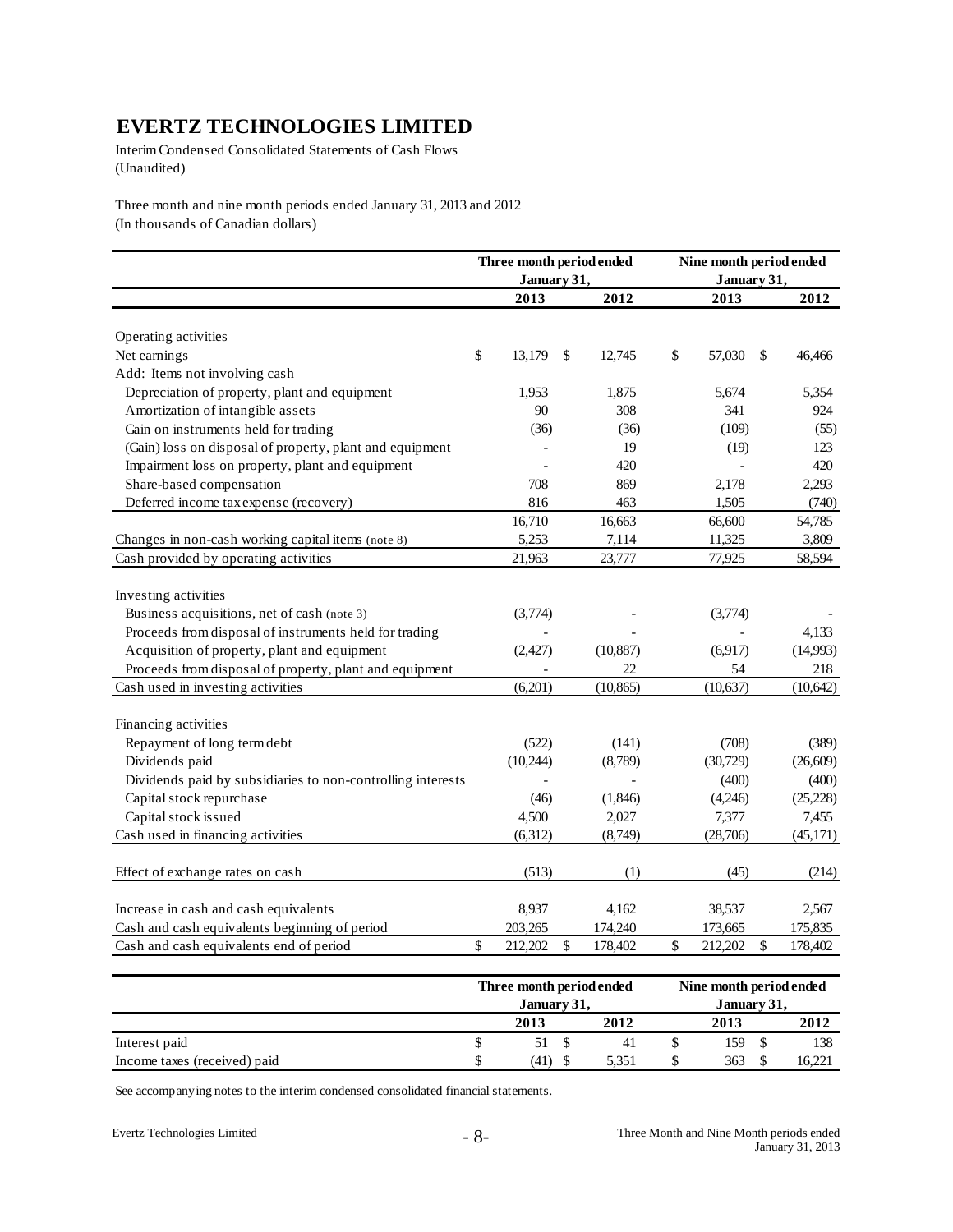# **NOTES TO THE INTERIM CONDENSED CONSOLIDATED FINANCIAL STATEMENTS** (Unaudited)

Three month and nine month periods ended January 31, 2013 and 2012 (in thousands of Canadian dollars, except for "number of common shares" and "number of options")

Evertz Technologies Limited ("Evertz" or the "Company") is incorporated under the *Canada Business Corporations Act*. The Company is incorporated and domiciled in Canada and the registered head office is located at 5292 John Lucas Drive, Burlington, Ontario, Canada. The Company is a leading equipment provider to the television broadcast industry. The Company designs, manufactures and distributes video and audio infrastructure equipment for the production, post–production, broadcast and telecommunications markets.

## **1. STATEMENT OF COMPLIANCE**

These interim condensed consolidated financial statements have been prepared in accordance with International Financial Reporting Standards ("IFRS") as issued by the International Accounting Standards Board ("IASB") and under the IAS 34 "Interim Financial Reporting" using the same accounting policies as described in the Company's consolidated financial statements for the year ended April 30, 2012.

These interim condensed consolidated financial statements do not include all information and note disclosures required by the IASB for annual financial statements, and therefore; should be read in conjunction with the April 30, 2012 annual consolidated financial statements.

These interim condensed consolidated financial statements were authorized for issue by the Board of Directors on March 5, 2013.

### **2. SIGNIFICANT ACCOUNTING POLICIES**

#### **New and Revised IFRSs Issued but Not Yet Effective**

Following is a listing of amendments, revisions and new International Financial Reporting Standards issued but not yet effective. Unless otherwise indicated, earlier application is permitted.

#### *Financial Instruments*

IFRS 9 Financial instruments ("IFRS 9") was issued by the IASB on November 12, 2009 and will replace IAS 39 Financial Instruments: Recognition and Measurement ("IAS 39"). IFRS 9 introduces new requirements for the financial reporting of financial assets and financial liabilities. IFRS 9 is effective for annual periods beginning on or after January 1, 2015. The Company has not yet determined the impact of IFRS 9 on its financial statements.

### *Consolidated Financial Statements*

IFRS 10, *Consolidated Financial Statements* ("IFRS 10") establishes principles for the presentation and preparation of consolidated financial statements when an entity controls one or more other entities. IFRS 10 replaces the consolidation requirements in SIC-12, *Consolidation – Special Purpose Entities* and IAS 27, *Consolidated and Separate Financial Statements.* IFRS 10 is effective for annual periods beginning on or after January 1, 2013. The Company has not yet determined the impact of IFRS 10 on its financial statements.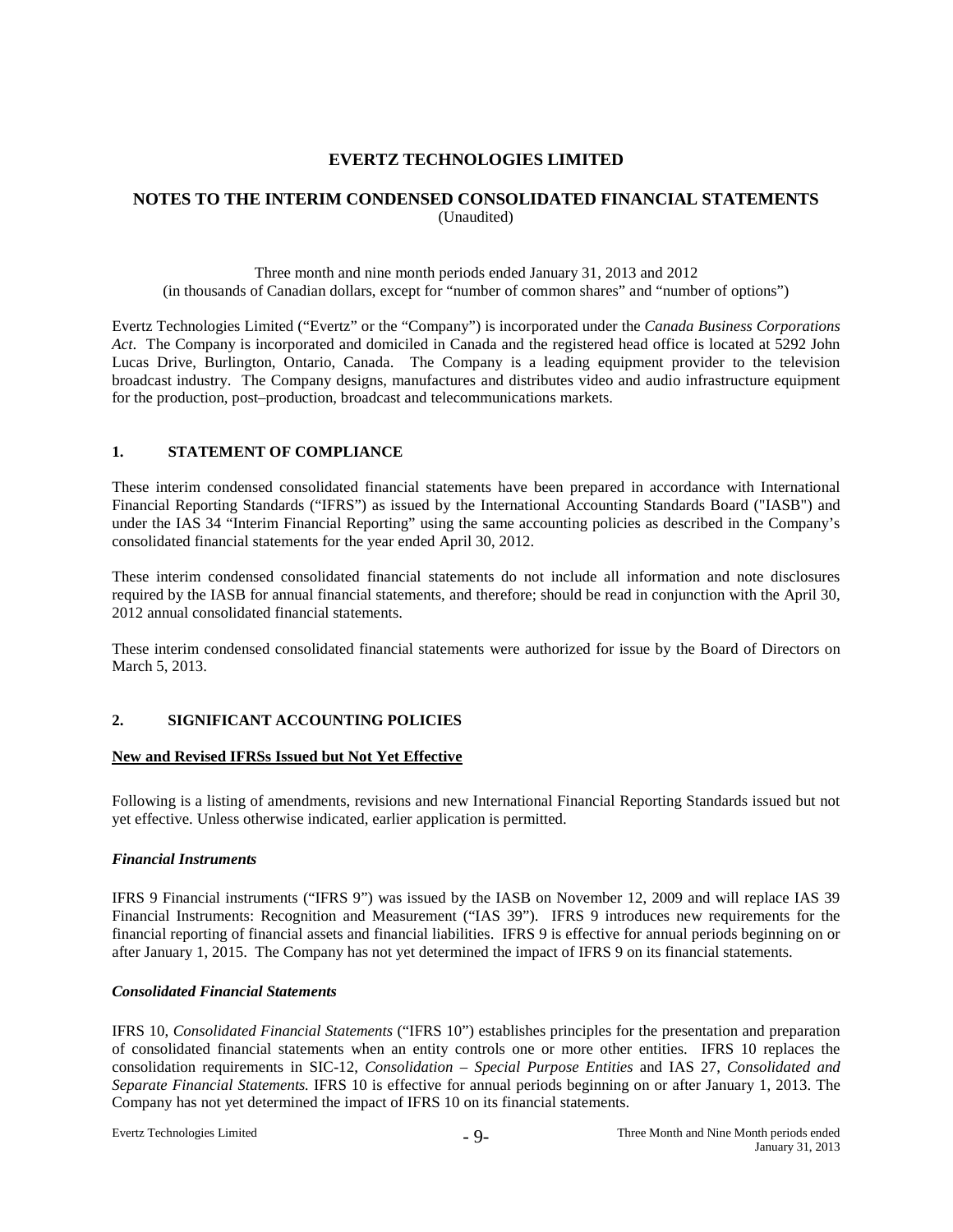*Note #2 continued …*

### *Disclosure of Interests in Other Entities*

IFRS 12, *Disclosure of Interests in Other Entities* ("IFRS 12") is a new and comprehensive standard on disclosure requirements for all forms of interests in other entities, including subsidiaries, joint arrangements, associates and unconsolidated structured entities. IFRS 12 is effective for annual periods beginning on or after January 1, 2013. The Company has not yet determined the impact of IFRS 12 on its financial statements.

### *Fair Value Measurements*

IFRS 13, *Fair Value Measurements* ("IFRS 13") provides new guidance on fair value measurement and disclosure requirements. IFRS 13 is effective for annual periods beginning on or after January 1, 2013. The Company has not yet determined the impact of IFRS 13 on its financial statements.

### *Presentation of Financial Statements*

Amendments to IAS 1, *Presentation of Financial Statements* ("IAS 1"), which are effective for annual periods beginning on or after July 1, 2012, are to be applied retroactively. The amendments require that an entity present separately the items of other comprehensive income that may be reclassified to profit or loss in the future from those that would never be reclassified to profit or loss. The Company has not yet determined the impact of the changes to IAS 1 on its financial statements.

### **3. BUSINESS ACQUISITIONS**

On December 13, 2012 the Company completed the purchase of 80% of the share capital of an international technology-based company for cash consideration of \$3,774, net of \$1,391 in cash acquired. The acquisition price includes \$250 in contingent consideration that the Company has valued at 100% of the potential liability. The acquisition was accounted for under the acquisition method and its operating results have been included in these financial statements since the date of acquisition. During fiscal 2013 the Company recognized \$140 of transaction costs in selling, administrative and general expenses relating to the acquisition.

The preliminary allocation of the purchase price is based on management's estimate of the fair value of assets acquired and liabilities assumed. The allocation of the purchase price was as follows:

| Trade and other receivables   | \$ | 1,054   |
|-------------------------------|----|---------|
| Inventories                   |    | 1,742   |
| Income tax receivable         |    | 345     |
| Trade and other payables      |    | (546)   |
| Deferred revenue              |    | (123)   |
| Property, plant and equipment |    | 2,994   |
| Long term debt                |    | (440)   |
| Deferred tax liability        |    | (318)   |
| Goodwill (not tax deductible) |    | 286     |
| Non-controlling interest      |    | (1,220) |
|                               | S  | 3.774   |

The non-controlling interest has been valued at its proportionate share of net assets in the acquired company. Fair value of trade and other receivables was determined by netting \$1,091 in gross receivables with \$37 in receivables deemed uncollectable.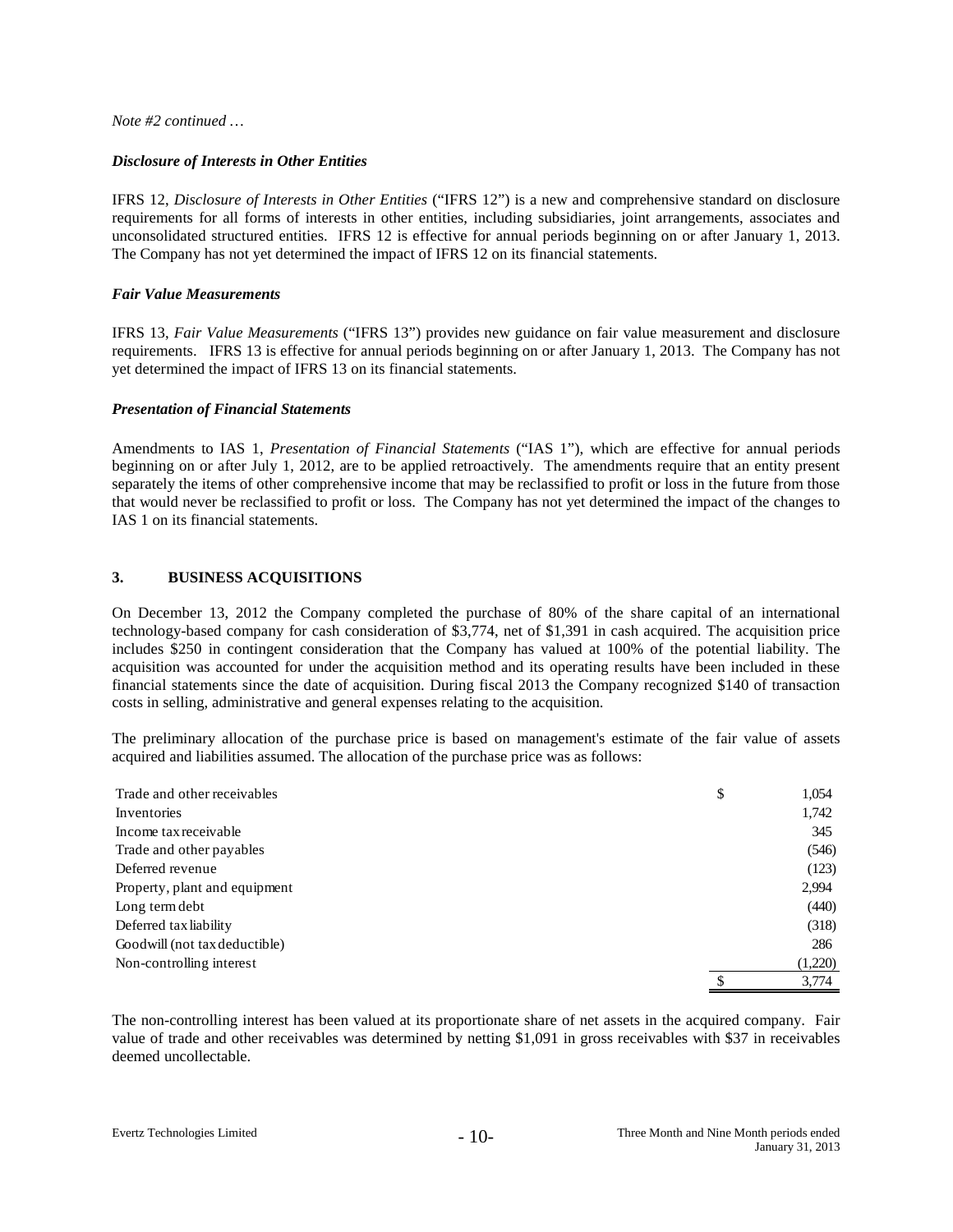# **4. PROPERTY, PLANT AND EQUIPMENT**

|                                    |    |        | <b>January 31, 2013</b>            |                           | April 30, 2012 |    |                                    |    |                    |  |  |
|------------------------------------|----|--------|------------------------------------|---------------------------|----------------|----|------------------------------------|----|--------------------|--|--|
|                                    |    | Cost   | <b>Accumulated</b><br>Amortization | Carrying<br><b>Amount</b> | Cost           |    | Accumulated<br><b>Amortization</b> |    | Carrying<br>Amount |  |  |
| Office furniture and equipment     | Φ  | 1,591  | \$<br>924                          | \$<br>667                 | \$<br>1.680    | \$ | 1,068                              | \$ | 612                |  |  |
| Research and development equipment |    | 16,368 | 7,910                              | 8,458                     | 10,952         |    | 6,365                              |    | 4,587              |  |  |
| Airplanes                          |    | 12,639 | 1.914                              | 10,725                    | 12,639         |    | 809                                |    | 11,830             |  |  |
| Machinery and equipment            |    | 46,758 | 30,092                             | 16,666                    | 40,507         |    | 25,481                             |    | 15,026             |  |  |
| Leaseholds                         |    | 3.729  | 2.546                              | 1,183                     | 3,598          |    | 2,225                              |    | 1,373              |  |  |
| Land                               |    | 1,695  | $\overline{\phantom{a}}$           | 1,695                     | 1,448          |    | $\overline{\phantom{a}}$           |    | 1,448              |  |  |
| <b>Buildings</b>                   |    | 7,650  | 1.554                              | 6.096                     | 7,610          |    | 1.296                              |    | 6,314              |  |  |
|                                    | \$ | 90,430 | \$<br>44.940                       | 45.490                    | 78.434         | \$ | 37.244                             | \$ | 41.190             |  |  |

## **5. CAPITAL STOCK**

Authorized capital stock consists of: Unlimited number of preferred shares Unlimited number of common shares

|                                              | Number of            | Amount |
|----------------------------------------------|----------------------|--------|
|                                              | <b>Common Shares</b> |        |
| Balance as at April 30, 2012                 | 73,225,786           | 67,458 |
| Issued on exercise of stock options          | 666,600              | 7,377  |
| Cancelled pursuant to NCIB                   | (317,620)            | (292)  |
| Transferred from share based payment reserve |                      | 5,995  |
| Balance as at January 31, 2013               | 73,574,766           | 80,538 |

#### *Normal Course Issuer Bid*

In July 2012, the Company filed a Normal Course Issuer Bid (NCIB) with the TSX to repurchase, at the Company's discretion, until July 16, 2013 up to 3,656,824 outstanding common shares on the open market or as otherwise permitted, subject to normal terms and limitations of such bids. During the first nine months of fiscal 2013 in combination with a prior NCIB that expired in June 2012, the Company purchased and cancelled 317,620 common shares at a weighted average price of \$13.37 per share under the NCIB.

### *Dividends Per Share*

During the quarter \$0.14 in dividends per share were declared.

### **6. PROVISIONS**

|                                | Warranty $\&$ |                    | Lease/Retirement |  |       |
|--------------------------------|---------------|--------------------|------------------|--|-------|
|                                | Returns       | <b>Obligations</b> |                  |  | Total |
| Balance as at April 30, 2012   | 762           |                    |                  |  | 809   |
| Additions                      | 250           |                    | 40               |  | 290   |
| Foreign exchange differences   |               |                    |                  |  |       |
| Balance as at January 31, 2013 | 1.014         |                    | 86               |  | 1,100 |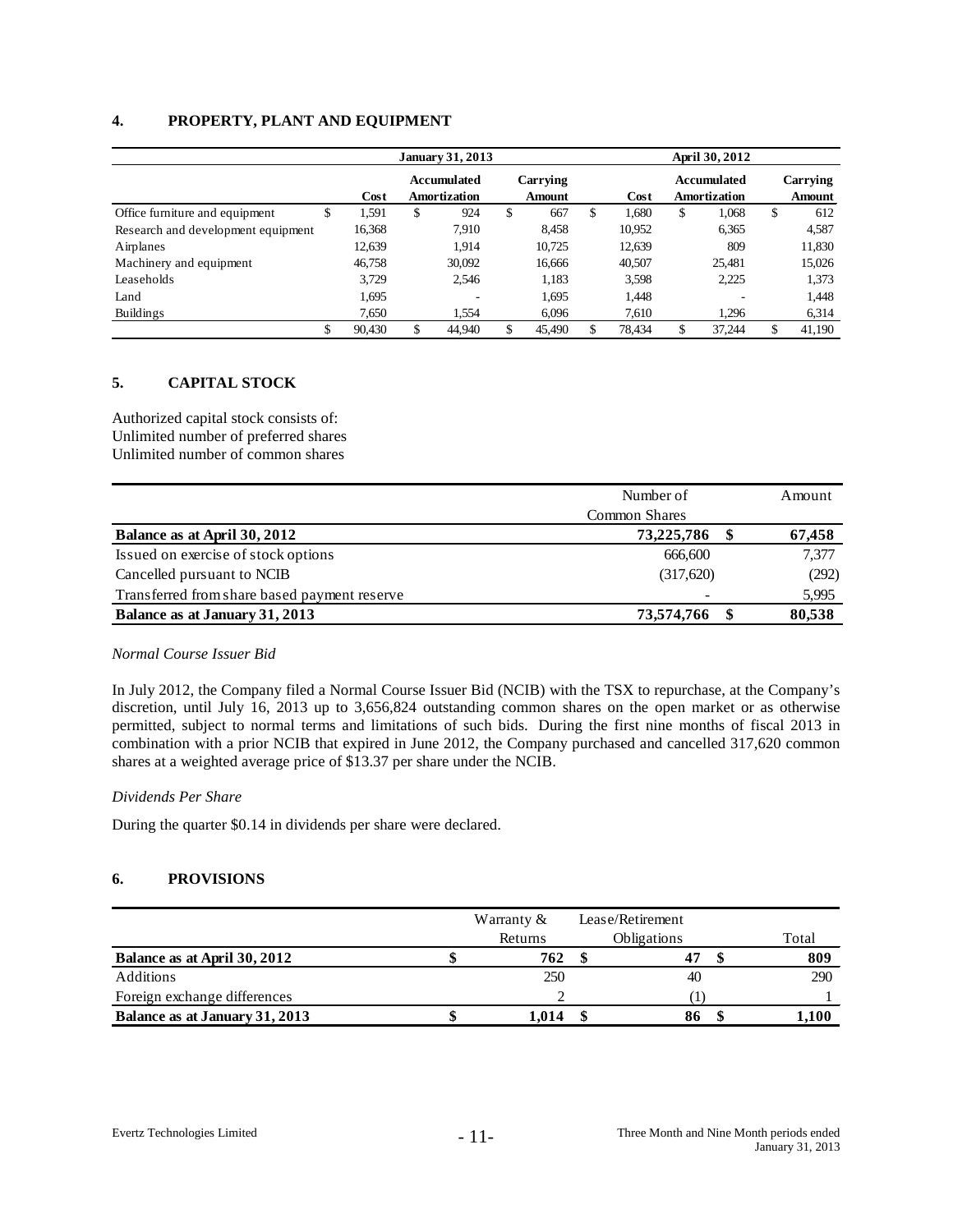# **7. SELLING, ADMINISTRATIVE AND GENERAL EXPENSES**

|                                               | Three month period ended<br>January 31, |    |        | Nine month period ended<br>January 31, |   |        |
|-----------------------------------------------|-----------------------------------------|----|--------|----------------------------------------|---|--------|
|                                               | 2013                                    |    | 2012   | 2013                                   |   | 2012   |
| Selling and administrative                    | \$<br>13,659                            | -S | 12,677 | \$<br>39,118                           | S | 34,798 |
| Share-based compensation (note 9)             | 708                                     |    | 869    | 2.178                                  |   | 2,293  |
| Depreciation of property, plant and equipment |                                         |    |        |                                        |   |        |
| (non-production)                              | 595                                     |    | 403    | 1.771                                  |   | 1,461  |
| Amortization of intangible assets             | 90                                      |    | 308    | 341                                    |   | 924    |
|                                               | 15.052                                  |    | 14.257 | \$<br>43.408                           |   | 39,476 |

# **8. STATEMENT OF CASH FLOWS**

## **Changes in non**–**cash working capital items**

|                                       | Three month period ended<br>January 31, |          |               | Nine month period ended |    |                         |         |
|---------------------------------------|-----------------------------------------|----------|---------------|-------------------------|----|-------------------------|---------|
|                                       |                                         |          |               | January 31,             |    |                         |         |
|                                       |                                         | 2013     |               | 2012                    |    | 2013                    | 2012    |
| Trade and other receivables           | \$                                      | 5,159    | <sup>\$</sup> | 6.210                   | \$ | 10,117<br><sup>\$</sup> | 1,235   |
| Inventories                           |                                         | (4, 845) |               | (612)                   |    | (3,732)                 | 1,727   |
| Income taxes receivable               |                                         | 277      |               | (4,373)                 |    | 9,204                   | (5,928) |
| Trade payable and accrued liabilities |                                         | 4,280    |               | 5,519                   |    | (7,150)                 | 3,736   |
| Deferred revenue                      |                                         | 346      |               | 805                     |    | 2,595                   | 3,465   |
| Provisions                            |                                         | 36       |               | (435)                   |    | 291                     | (426)   |
|                                       | \$                                      | 5.253    | S             | 7.114                   | S  | 11,325<br>S             | 3,809   |

## **9. SHARE BASED PAYMENTS**

The Company established, in June 2006, a stock option plan to attract, retain, motivate and compensate employees, officers and eligible directors who are integral to the growth and success of the Company. A number of shares equal to 10% of the Company's outstanding common shares are to be reserved for issuance under the stock option plan.

The Board of Directors administers the stock option plan and will determine the terms of any options granted. The exercise price of an option is to be set by the Board of Directors at the time of grant but shall not be lower than the market price as defined in the option plan at the time of grant. The term of the option cannot exceed 10 years. Stock options currently granted normally fully vest and expire by the end of the fifth year. The terms for all options prior to June 2006 were set by the Board of Directors at the grant date.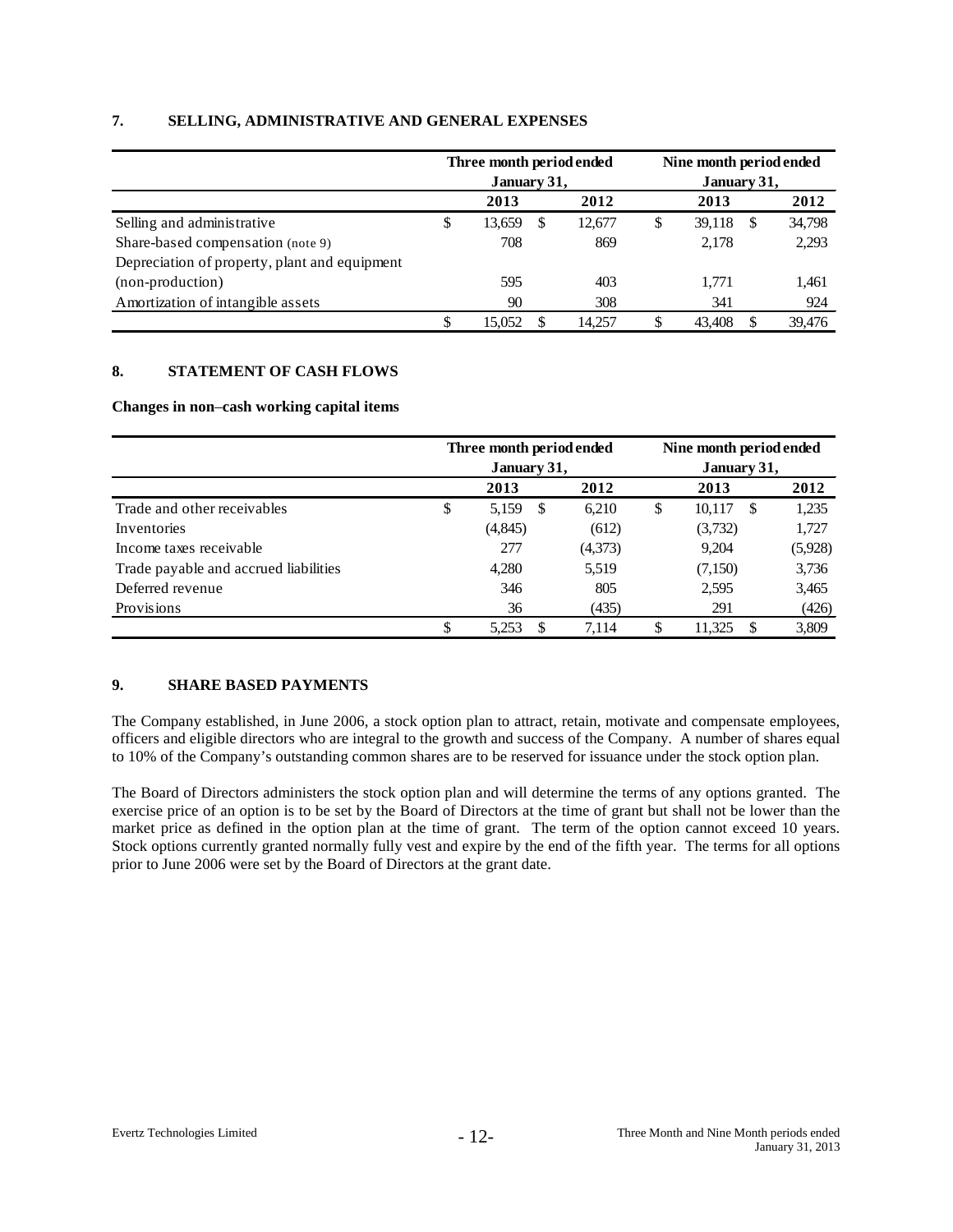# *Note #9 continued …*

The changes in the number of outstanding share options are as follows:

|                                | Number of  | Weighted              |
|--------------------------------|------------|-----------------------|
|                                | Options    | Average               |
|                                |            | <b>Exercise Price</b> |
| Balance as at April 30, 2012   | 4,678,300  | \$<br>12.60           |
| Granted                        | 968,000    | 14.79                 |
| Exercised                      | (666, 600) | 11.07                 |
| Cancelled                      | (105,000)  | 11.82                 |
| Expired                        | (209,500)  | 17.33                 |
| Balance as at January 31, 2013 | 4,665,200  | 13.08                 |

Stock options outstanding as at January 31, 2013 are:

| <b>Exercise Price</b> | <b>Weighted Average</b> |                       |                |                  | Number of                | <b>Weighted Average</b> | Number of                  |  | <b>Weighted Average</b> |
|-----------------------|-------------------------|-----------------------|----------------|------------------|--------------------------|-------------------------|----------------------------|--|-------------------------|
|                       |                         | <b>Exercise Price</b> | Outstanding    | Remaining        | <b>Options</b>           |                         | <b>Exercise Price of</b>   |  |                         |
|                       |                         |                       | <b>Options</b> | Contractual Life | Exercisable              |                         | <b>Exercisable Options</b> |  |                         |
| $$9.93 - $11.17$      | S                       | 10.94                 | 546,500        | 0.7              | 392.500                  | <sup>\$</sup>           | 10.94                      |  |                         |
| \$11.88               |                         | 11.88                 | 2,064,500      | 3.5              | $\overline{\phantom{a}}$ | <sup>\$</sup>           | $\overline{\phantom{0}}$   |  |                         |
| $$12.23 - $16.21$     | S                       | 14.36                 | 1,834,200      | 3.5              | 243,200                  | <sup>\$</sup>           | 14.57                      |  |                         |
| $$18.10 - $19.34$     |                         | 18.38                 | 220,000        | 1.1              | 136,000                  | -S                      | 18.10                      |  |                         |
| Totals                |                         | 13.08                 | 4.665.200      | 3.1              | 771,700                  | \$                      | 13.25                      |  |                         |

#### **Compensation expense**

The share–based compensation expense that has been charged against earnings over the nine month period is \$2,178 (2012 - \$2,293). Compensation expense on grants during the period was calculated using the Black–Scholes option pricing model with the following weighted average assumptions:

|                                                   | January 31, | January 31, |
|---------------------------------------------------|-------------|-------------|
|                                                   | 2013        | 2012        |
| Risk-free interest rate                           | 1.27%       | 1.42%       |
| Dividend yield                                    | 3.81%       | 4.01%       |
| Expected life                                     | 5 years     | 5 years     |
| Expected volatility                               | 42%         | 40%         |
| Weighted average grant-date fair value:           |             |             |
| Where the exercise price equaled the market price | \$3.99      | \$3.00      |

Expected volatility is based on historical share price volatility over the past 5 years of the company. Share-based compensation expense was calculated using a weighted average forfeiture rate of 18% (2012 - 18%).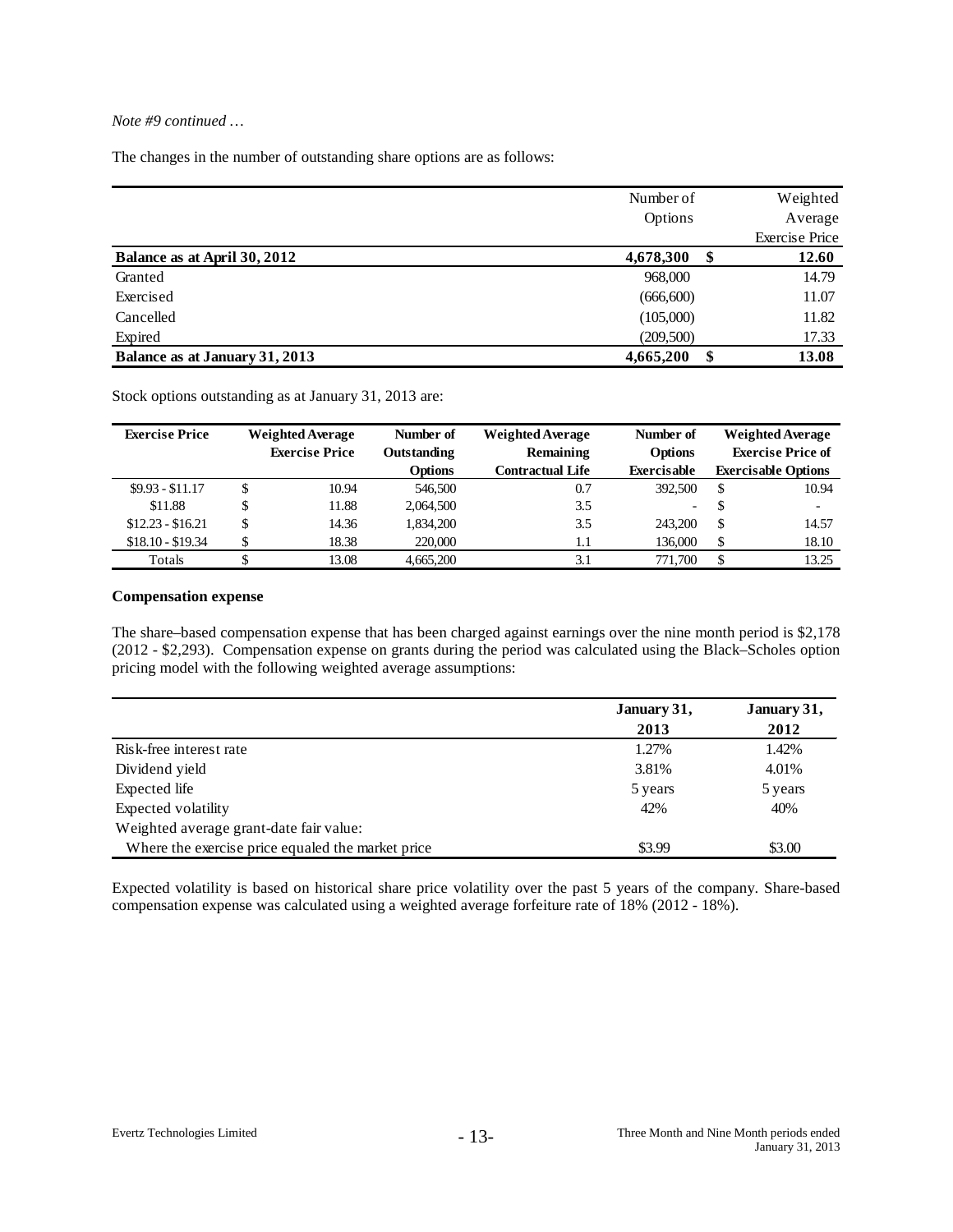# **10. SEGMENTED INFORMATION**

The Company reviewed its operations and determined that it operates a single reportable segment, the television broadcast equipment market. The single reportable operating segment derives its revenues from the sale of hardware and software solutions including related services, training and commissioning.

|                      |    |               | Three month period ended<br>January 31, |                         |      |                     | Nine month period ended<br>January 31, |      |                |      |                     |
|----------------------|----|---------------|-----------------------------------------|-------------------------|------|---------------------|----------------------------------------|------|----------------|------|---------------------|
| Revenue              |    |               |                                         |                         | 2013 | 2012                |                                        | 2013 |                | 2012 |                     |
| <b>United States</b> |    |               |                                         |                         | \$   | 27,872              | \$<br>24,398                           | \$   | 117.659        | \$   | 86,622              |
| International        |    |               |                                         |                         |      | 38,000              | 39,494                                 |      | 110.997        |      | 103,867             |
| Canada               |    |               |                                         |                         |      | 5.899               | 7,553                                  |      | 22.234         |      | 26,571              |
|                      |    |               |                                         |                         | \$   | 71,771              | 71,445                                 | \$   | 250,890        | \$   | 217,060             |
|                      |    |               |                                         | <b>January 31, 2013</b> |      |                     |                                        |      | April 30, 2012 |      |                     |
|                      |    | Capital       |                                         | Goodwill                |      | <b>Intellectual</b> | Capital                                |      | Goodwill       |      | <b>Intellectual</b> |
|                      |    | <b>Assets</b> |                                         |                         |      | <b>Property</b>     | <b>Assets</b>                          |      |                |      | <b>Property</b>     |
| <b>United States</b> | \$ | 13.110        | \$                                      | 286                     | \$   | -                   | \$<br>11.956                           | \$   | ٠              | \$   |                     |

654

### **11. RELATED PARTY TRANSACTIONS**

 9,961 22,419 \$ 45,490

 17,470  $-$  -  $-$ \$ 17,756

Balances and transactions between the Company and its subsidiaries, which are related parties of the Company, have been eliminated on consolidation and are not disclosed in this note. Details of transactions between the Company and other related parties are disclosed below.

\$ 654

#### *Related Party Transactions*

International Canada

Two shareholders each indirectly hold a 10% interest in the Company's leased premises in Ontario. This lease expires in 2019 with a total of \$5,183 committed over the remaining term. During the nine and three month period, rent paid for the leased principal premises amounted to \$614 (2012 – \$598) and \$204 (2012 - \$199) respectively with no outstanding amounts due as at January 31, 2013.

The Company also leases property where two shareholders indirectly own 100% interest. This lease expires in 2016 with a total of \$923 committed over the remaining term. During the nine and three month period, rent paid was \$185 (2012 – \$182) and \$62 (2012 - \$61) respectively with no outstanding amounts due as at January 31, 2013.

On December 1, 2008 the Company entered into an agreement with two shareholders who each indirectly hold a 20% interest in the Company's leased premises in Ontario. This lease expires in 2018 with a total of \$4,658 committed over the remaining term. During the nine and three month period, rent paid for the leased principal premises amounted to \$546 (2012 - \$540) and \$186 (2012 - \$180) respectively with no outstanding amounts due as at January 31, 2013.

On December 15, 2008 the Company entered into a lease agreement with a director who indirectly owns 100% interest. The lease expires in 2013 with a total of \$124 committed over the remaining term. During the nine and three month period, rent paid was \$102 (2012 - \$98) and \$34 (2012 - \$33) respectively with no outstanding amounts due as at January 31, 2013.

On May 1, 2009 the Company entered into an agreement with two shareholders who each indirectly hold a 35% interest. This lease expires in 2019 with a total of \$2,876 committed over the remaining term. During the nine and three month period, rent paid was \$314 (2012 - \$314) and \$105 (2012 - \$105) respectively with no outstanding amounts due as at January 31, 2013.

- 1990 - 1990 - 1990<br>1990 - 1990 - 1990 - 1990 - 1990 - 1990 - 1990 - 1990 - 1990 - 1990 - 1990 - 1990 - 1990 - 1990 - 1990 - 1990 \$ 17,507

17,507

1,005

 $-$  -  $-$ \$ 1,005

 10,200 19,034

\$ 41,190